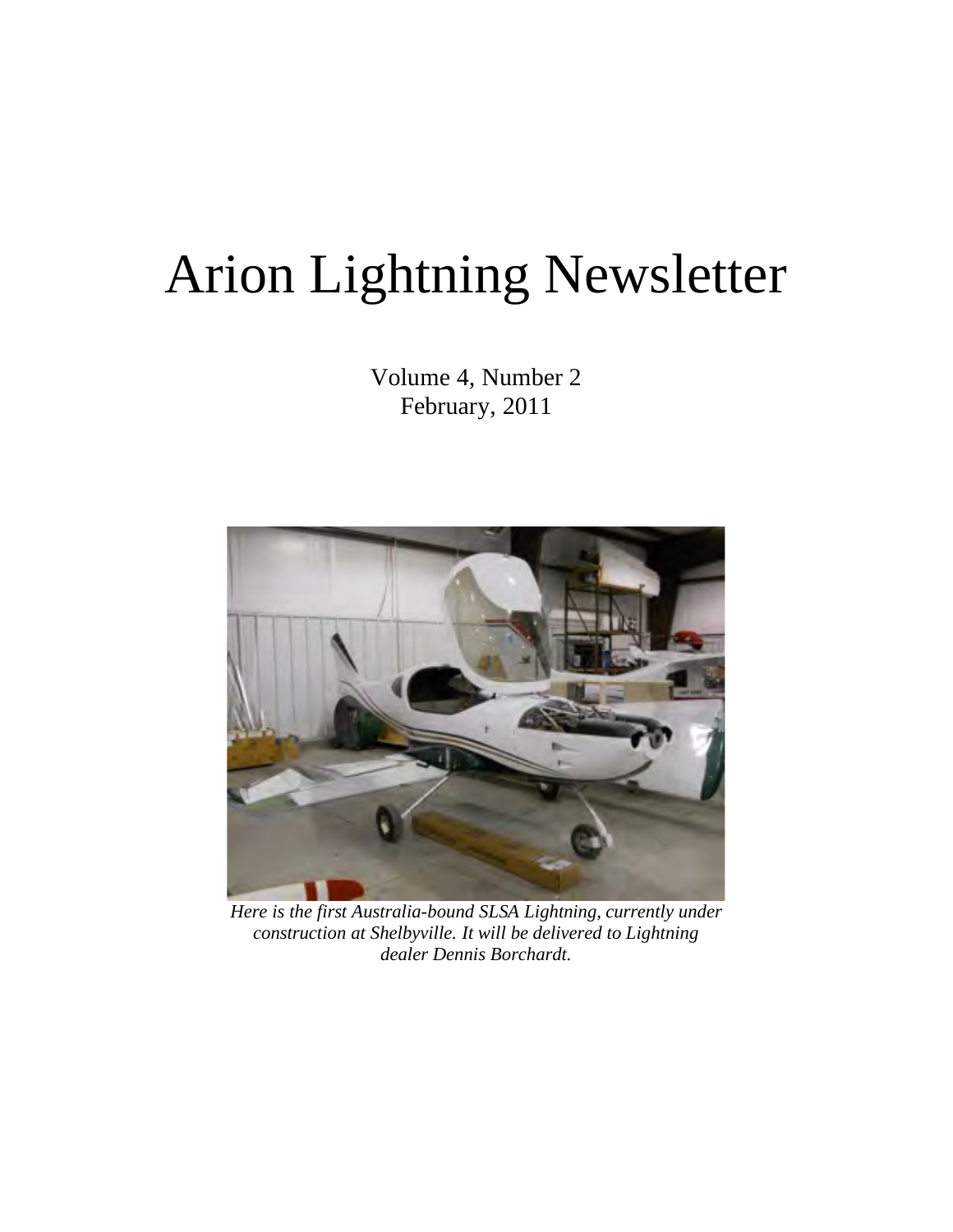### **Contents**

Introduction, p. 3

Thanking Buz Rich, pp. 4-8 Carl and Pat Beatrice, "Hat Off To Buz" Linda Mathias, "Tribute to Buz" Paul "Bear" Bryant, "Thanks to Buz"

Tips, Tricks, Enhancements, and Best Practices, pp. 9-14 Pete Krotje, "Fuel Tank Sealants" Nick Otterback, "Nose Fork Upgrade" Bill Strahan, "Removable Stick Option" Bill Browns, "Anti-Shimmy Springs"

Flying Reports and Safety Tips, pp. 14-17 Selwyn Ellis, "From the Sublime to the Ridiculous" Carl and Pat Beatrice on introducing a young man to flying and the Lightning

News from Shelbyville and the Regional Lightning Dealers, pp. 17-19 Factory News Contact Information

Classifieds, p. 19

Lightning Rod, pp. 19-20 Searchable Newsletter Instrument Panels Building and Flying Videos

March Issue Preview, p. 20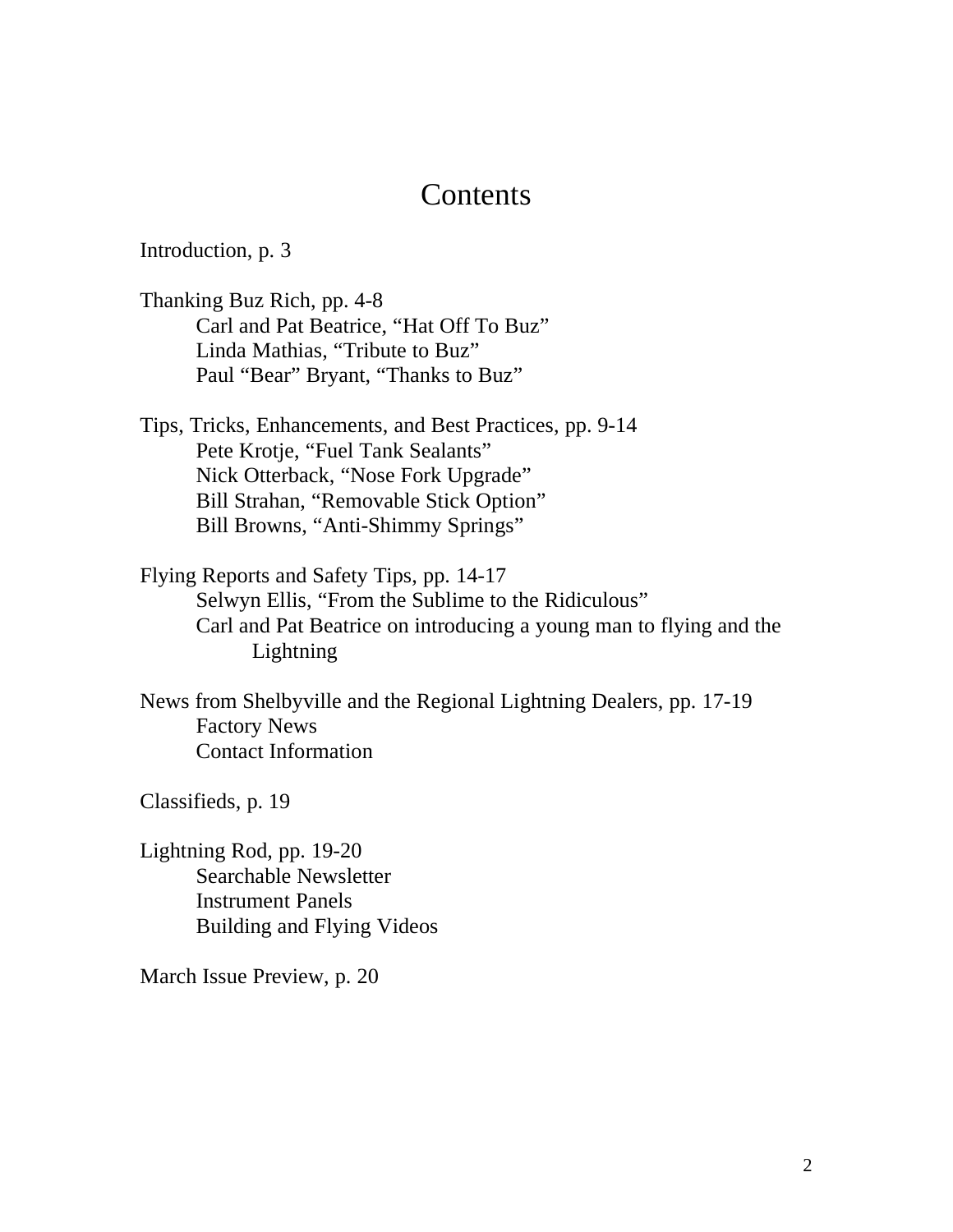# Introduction

*Greetings from the Frozen North, 67 nautical miles southwest of Oshkosh, in Middleton, Wisconsin. I am John Jenkins, apparently the only person to volunteer to take over the*  Arion Lightning Newsletter *from Buz Rich, its founder and long-time editor/publisher.* 

*I'm a retired historian and editor with a few books to my credit, including* The Howard Morey Story: A Saga of Wisconsin Aviation, *which my wife Marilynn and I published in 2005. More importantly to this assignment, I built and fly an Esqual and am in the early stages of constructing an Arion Lightning in my hangar at KC29.* 

*I know from personal experience how important the newsletter has been to nurturing the Lightning community, and felt a strong obligation to try to keep it going, with Buz's example as my inspiration.* 

*Two key points are crucial for us all to keep in mind: First, the Arion Lightning* Newsletter *always has been and will remain an independent publication. Buz practiced this commitment and Nick Otterback, recently affirmed it:* "I like to keep it out of house, so to speak. I would rather it be put together by a builder or someone not on the clock from us. This way you can publish what you like and it's an honest, unbiased bit of information." *Enough said on this point.*

*Second, the Lightning community is small yet diverse and enthusiastic. Its members include builders, flyers, potential builders and flyers, and, yes, company owners, employees, suppliers, and dealers. To do its job properly, the newsletter must serve as a "conduit" of information and ideas to support the overall enterprise. And my job as editor/publisher will largely be, as Nick said, to "put together" what the community provides. In other words, with this publication, you definitely will get what you pay for.* 

*So please, please get involved! Write something about flying your Lightning or building it. And be sure to illustrate with photos—lots of photos. If you are considering the purchase of a Lightning kit or a flying "jet," let your wants and needs be known. If you have ideas about new directions for the newsletter or old ones that should be improved or abandoned, pass them along, too.* 

*Blue skies,*

*John Jenkins Esqual N329SB Lightning kit 112 john.jenkins@chorus.net*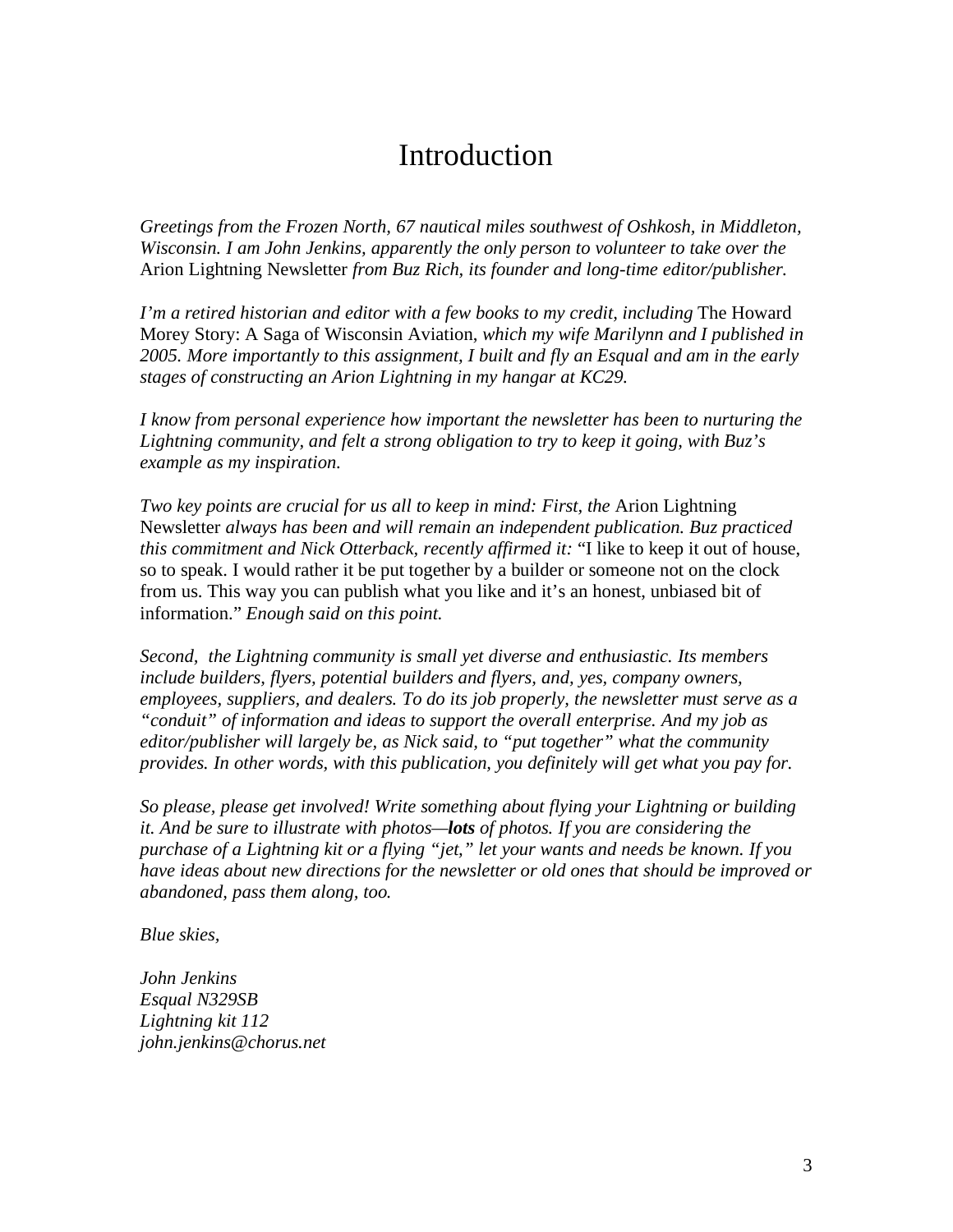# Thanking Buz Rich

*Most of us discover when we retire that we were not indispensable in our jobs. As the three tributes below indicate, however, this probably will not be Buz's fate as he steps away from editing and publishing the* Lightning Newsletter*. He brought a unique combination of aviation expertise and experience, ability to communicate the right things in the right ways, and a personality that welcomed all comers, from seasoned military aviators to the greenest of potential pilots. And the good news is that he intends to continue contributing to the newsletter and otherwise remaining an active and enthusiastic member of the Lightning community. Thank you, Buz!*

#### HAT OFF TO BUZ Carl and Pat Beatrice

You have spread so very much useful data and information through the Newsletter over the past 3 years. You are a tremendous asset to aviation in general, the wonderful folks at Arion, and to all of us Lightning owners and potential owners.

You have a vast background in aviation and you have passed much of your experience on through the Newsletter.

In reading your Newsletters, it's as if you speak from your heart and to each one of us individually. I know you're instrumental in many people choosing the Lightning, including myself. You played a major part in my choosing the Lightning over the almost 90 other LSA's available in 2008.

I'm glad that John Jenkins has stepped forward to get the monthly Newsletter out. I've considered it but I know I couldn't do near as good a job as you have. You've touched just about everyone over the three year period with your great no nonsense Newsletter. Plus you always found time to answer people's personal questions.

My hat is off to you, Buz . It's a sincere and great pleasure to know you . We wish you all the very best in your exciting new venture.

May the wind always be on your back. God Bless.

\* \* \* \* \*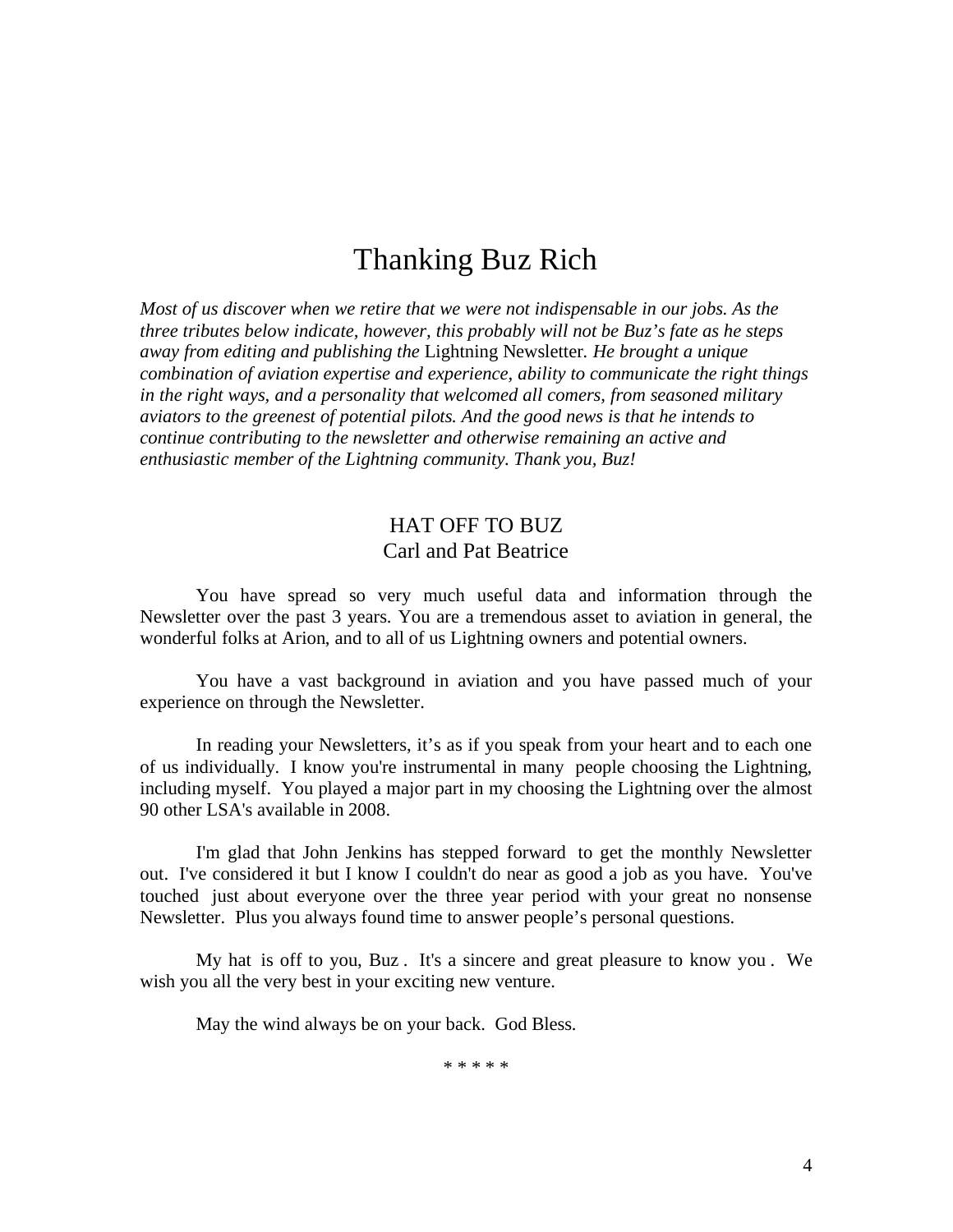#### TRIBUTE TO BUZ Linda Mathias



*Buz helping Linda install wheel fairings.*

I am the luckiest Lightning owner/builder in the world because I live near Buz Rich and am the recipient of his generosity and great knowledge. Not only did he convince me to build the Lightning, he helped with the build in Shelbyville and did the test flights when it was finished.

Buz is available for help and advice whenever I need it. He helped me work through CHT and EGT cooling problems and even kept the plane limbered up when I had foot surgery in 2008, and was unable to fly for six weeks. Buz helped fit my first pair of wheel fairings and has offered to help with the second set when I finally get around to it (I am waiting for warmer weather before we have to lie down on the cold hangar floor).

For the past year, I have been even more fortunate because I was able to rent the T-hangar which shares a rear wall with his hangar at the Franklin, VA airport. This allows me to borrow tools and equipment I might need as well as having Buz' assistance on the spot.

I can also vouch for many other pilots and non-Lightning airplane owners in the area who rely on Buz for his expertise and his willingness to share his knowledge with anyone who asks.

We also share the pleasure of Cub ownership; Joe and I had a great trip five years ago when Buz led a convoy of Cubs from Virginia to Florida for Sun 'n' Fun; he did the planning for the trip and made all the necessary arrangements. It took us two days to get there but the adventure was all the more fun because Buz was the leader.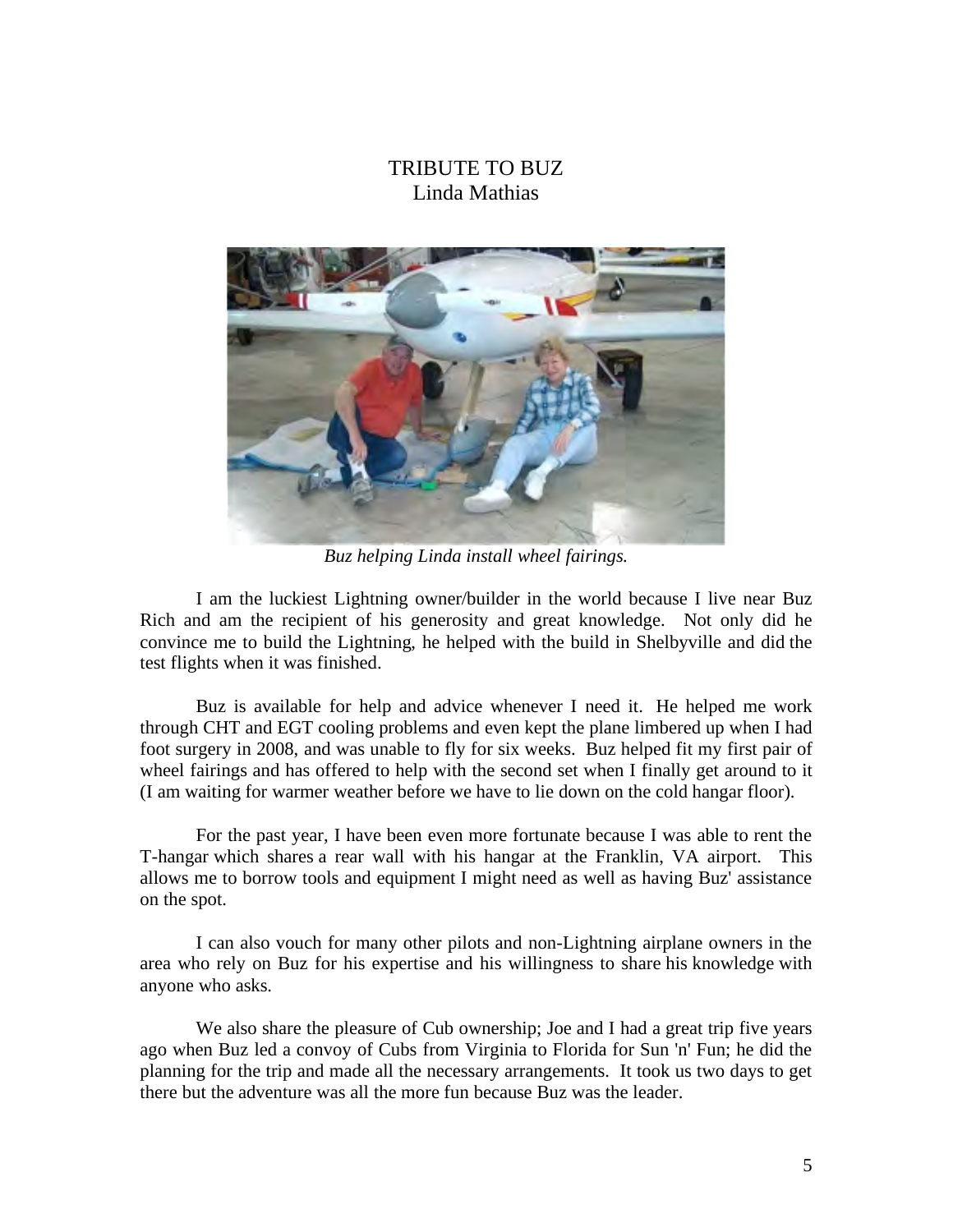I can truly say that Buz Rich is solely responsible for my building a Lightning; I suspect that several others can make the same claim. MANY THANKS FOR YOUR FRIENDSHIP AND HELP, BUZ!!



*Buz with Linda and Joe's Lightning.*

\* \* \* \* \*

#### THANKS TO BUZ Paul "Bear" Bryant

I want to say thanks for all Buz has done for aviation and particularly the Lightning community. I met Buz through a mutual friend of mine that I knew in the Air Force-Steve Solomon (Sandman) at one of the many Sun-'n-Fun events. I had been thinking of perhaps starting a homebuilt project. That kind of thinking usually happens after several years of attending shows like Sun-'n-Fun and AirVenture. Sandman had his eyes set on building an RV and I was just along for the ride. I enjoyed looking at all the homebuilts on the flight line at Sun-'n-Fun, but never really thought I could afford one and didn't think I had the technical savvy to build one either. So, I just kept the dream inside hoping one day it just might happen . . . then after attending one of those EAA workshops on riveting, I knew immediately working with metal was not going to be my forte. So I began to wonder if I did start a project and it couldn't be metal, was there something else out there I could possibly build? At first, I saw the Inverted-V-Tail and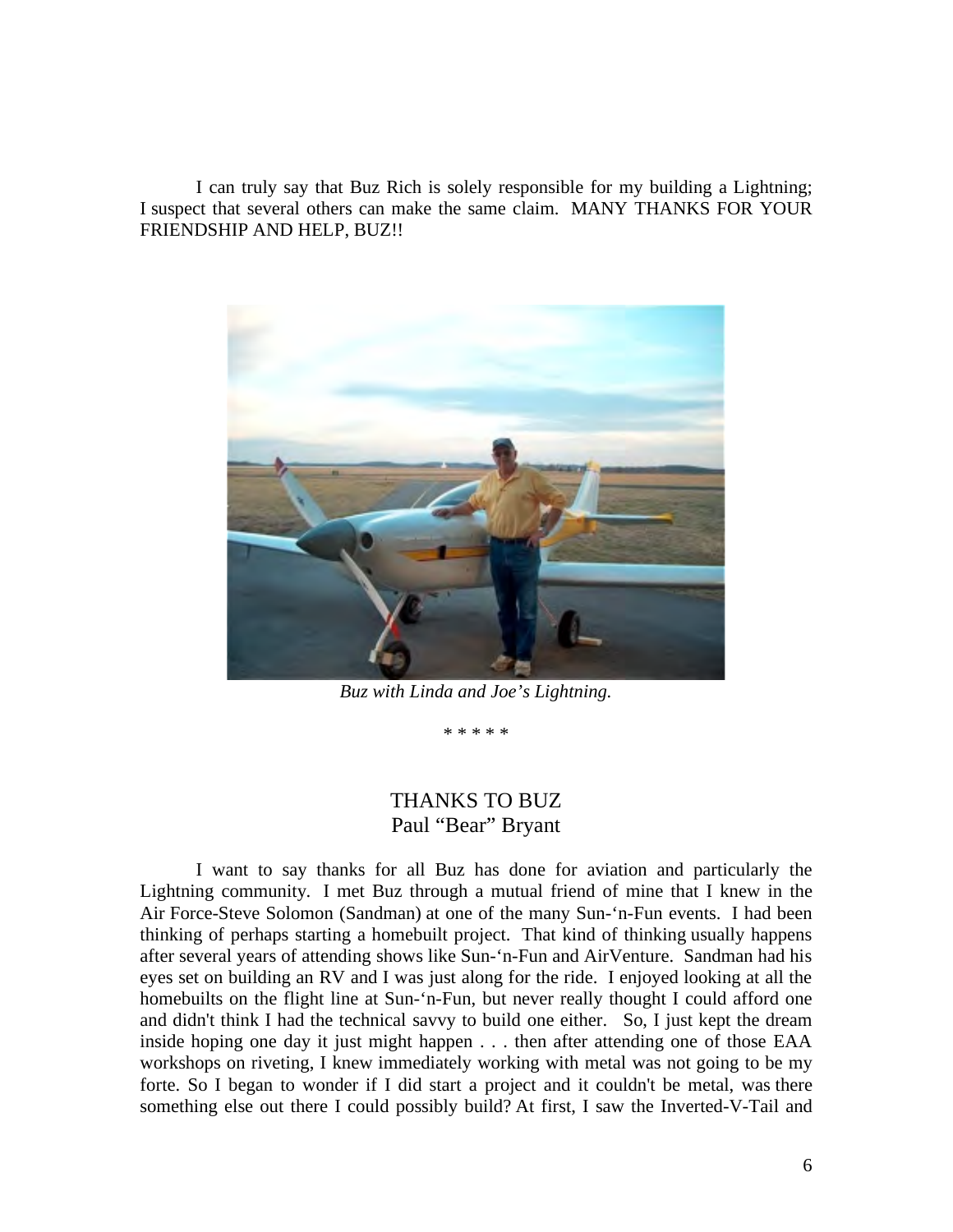fell in love with it-even got my name on the list, but they were just in the beginning stages and still looking for financial backing. So I continued to dream . . .

Then one day at Sun-'n-Fun, Sandman, Buz and I were walking along the main drive of Sun-'n-Fun we came upon the Lightning booth. Buz had seen the plane before and spoken in depth to the Shelbyville folks and really thought this to be a great airplane and if he were going to build a composite this would be the one. I had kept this discussion in my head for at least a couple of years thinking that if I really do begin a project that will be the one. Buz probably doesn't remember that short passing-by discussion we all had, but the plane was impressive, the cost was very reasonable, and hey, when an Air Force guy like Buz tells you something ya just got to listen—even if he tells it with a little swagger!

I believe the next year, Buz sold his Bonanza and got the Esqual LS (Lightning Stuff) and started a strong friendship with the Shelbyville folks. When we met that next year at Sun-'n-Fun we talked a little more about the "jet" as he calls it and that piqued my curiosity even more. Based on Buz's input and the fact that I just loved the style and characteristics of the Lightning, I stopped in at their booth and got a nice one-on-one with Nick.

Now, sure the kit is beautiful; Buz lit the fuse; Nick added the fuel, but what was the real decision point to go ahead with the build? Certainly going to AirVenture for the first time in one's life will surely help, but a lot of things can happen over a nice tall glass of brew after a long hot day at AirVenture. So much so, that Sandman got me and two other Air Force Buddies to sign a contract (on a napkin mind you) that whoever started a build the others would also have to do likewise. Another beer or two later . . . what the heck let me sign the napkin.

So the story goes, Sandman ordered his RV-9 kit the very next Sun-'n-Fun and immediately wanted to know when the rest of us would do likewise. Oh yes, he produced the beer stained napkin with all our signatures; one guy inherited money and BOUGHT a plane; check him off; the other one I believe bought a nearly completed RV-6; check him off. So here I am the last guy out and the email traffic continued for months asking when I was going to start my build . . .

Enter the first annual Factory Sponsored Lightning Fly-in at Shelbyville, TN. I talked a friend of mine who owns a Centurion to fly us up there for the weekend. I would be able to talk not only to the factory technicians, but other Lightning builders and get first hand info. It was a great trip and who is the first guy I run into—Buz. We had another great discussion, got into a lot of the aircraft's capabilities and went for a demo ride with him. That demo (it was a great ride Buz), the warmth of the factory personnel and other Lightning builders who were there, was certainly key to my final decision to build the Lightning.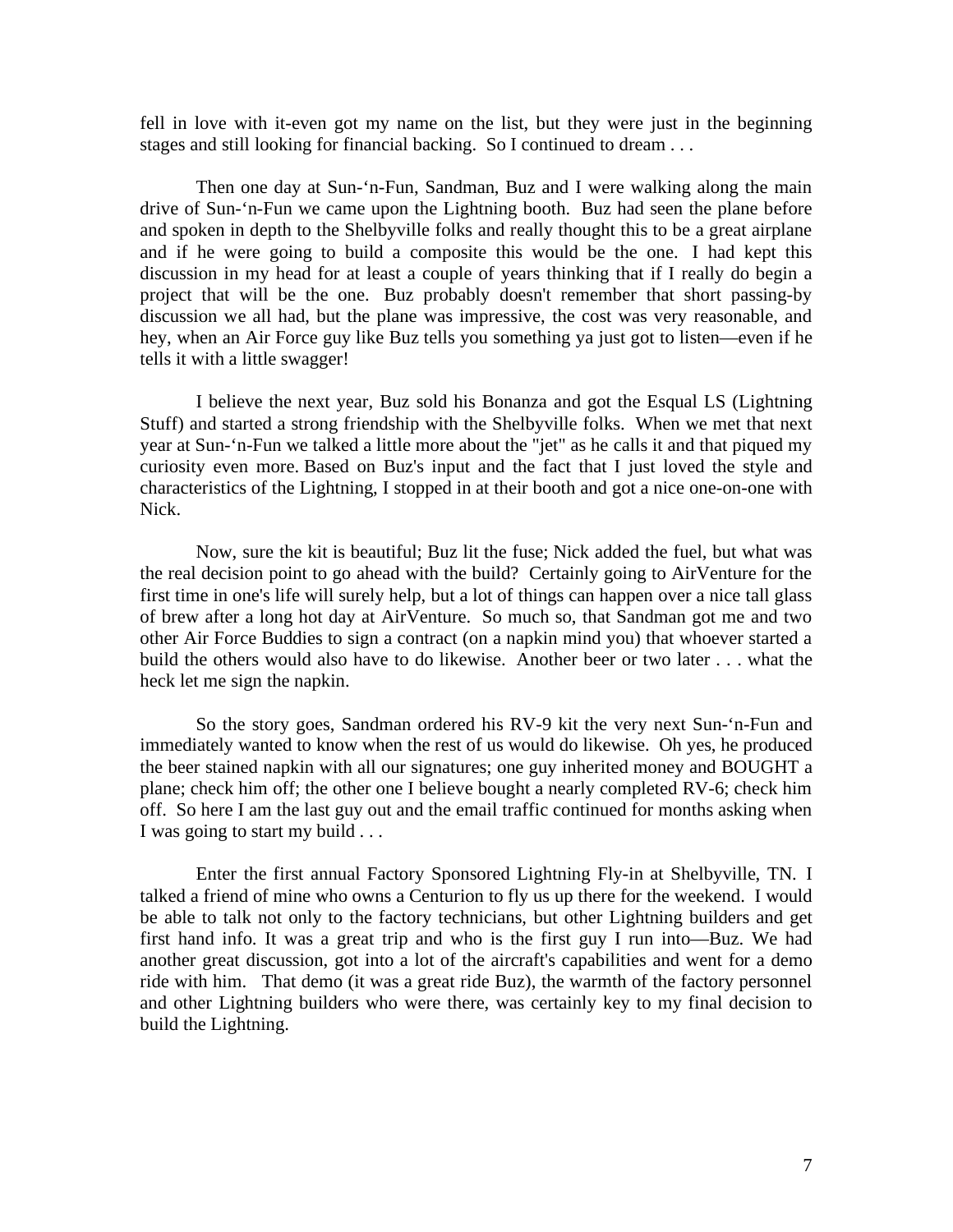

*Buz at the 2010 Shelbyville Fly-in.*

Most impressive though in the last four years, Buz has been involved in so many facets of the Lightning community it is truly remarkable! You see him everywhere volunteering to help where he can. I think one of the nicest legacies will be this news letter he began three years ago. I'm certain it had a huge impact on a lot of folks and their decisions to build the Lightning. I'm glad I made the decision and I'm glad I met Buz.

He truly has given us quite an extraordinary amount of time and effort and I personally thank him for it. After all, without him I'd probably still be hounded by Sandman asking when am I going to start my build.

And about Sandman? He is STILL building his RV-9 and I've been flying my Jet now for over two years!!!!

Go Lightning and Buz . . . Blue Skies back to you!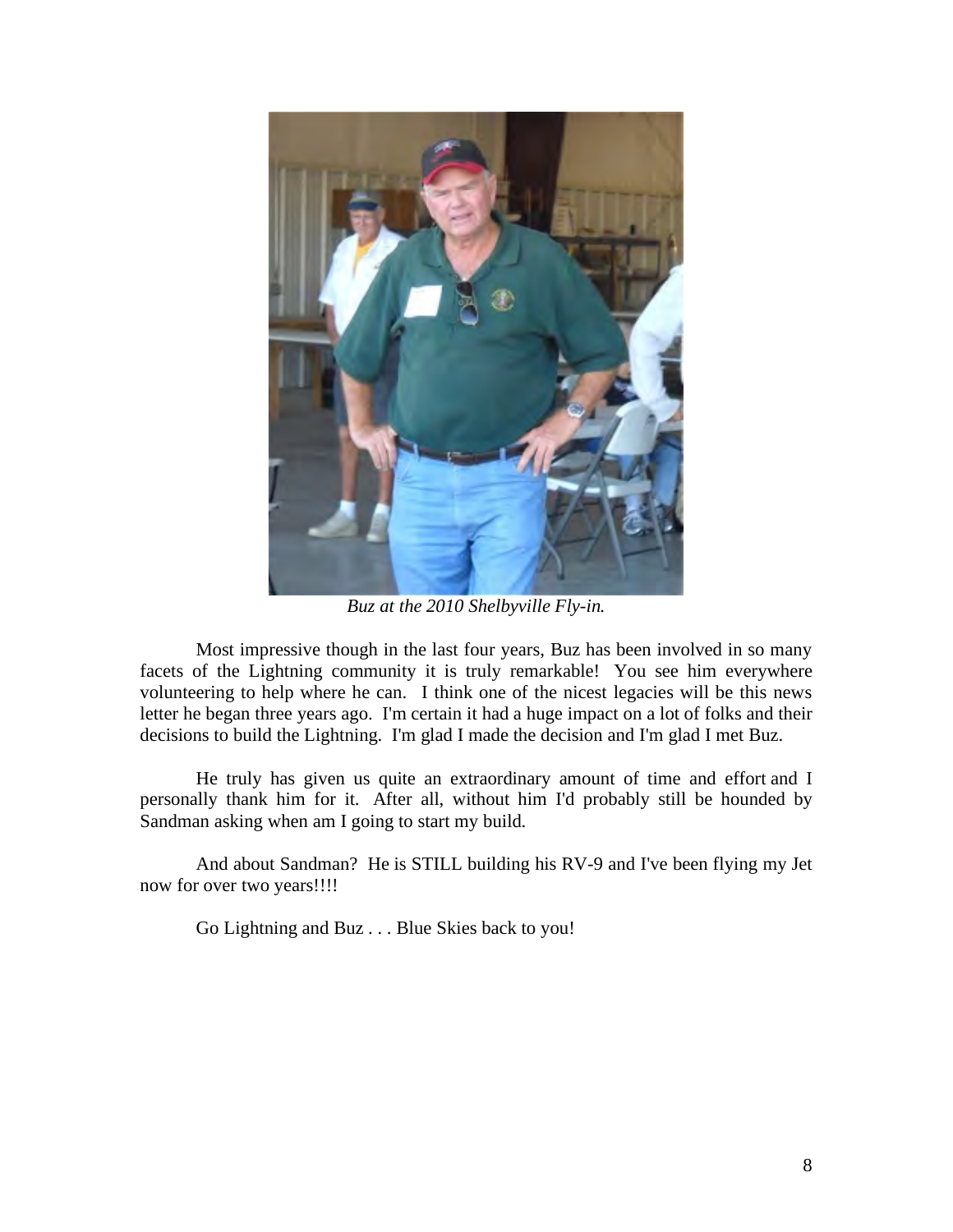## Tips, Tricks, Enhancements, and Best Practices

*On January 12, 2011, Pete Krotje published an important report in the Matronics Jabiru Engine email list. It is a progress report on the research Jabiru USA has done on the question of fuel tank sealants as regards the various types of fuel in use today.* 

#### FUEL TANK SEALANTS Pete Krotje Jabiru USA Sport Aircraft, LLC 931-680-2800 www.usjabiru.com

This will be long so please bear with me.

The question of solvents in auto gas is a good bit more involved than just ethanol. We've recently had customers with fiberglass tanks and others with poly tanks who have had problems with auto gas even with no ethanol. In some cases, the auto gas has dissolved the tank sealant even though the sealant is supposed to be ethanol resistant. In other cases, the auto gas has reacted with something to form stringy mucus like strands that are quite good at gumming up the carb slide. In two other cases, something in auto gas coated the inside of the engine with a black combustion product that looked much like burned carmelized sugar (coated valves and valve guides resulting in stuck valves). At this point Jabiru USA is unable to pinpoint the cause of the fuel anomalies.

We have been investigating what may cause tank sealants to dissolve and have been surprised at what we have found. Anyone can find the same info if you dig hard enough and pursue the initial Google findings. A week spent digging and following various leads will result in dozens of reports on auto gas quality issues. We have seen reports detailing contaminants in fuel found in the Detroit area that included ethanol, methanol, MEK, acetone, toluene, TAME and MTBE. Tank sealants are not designed to stand up to many of those contaminants.

Additionally, many tank sealants are labeled as resistant to 10% or 15% ethanol concentrations. If the gas/ethanol mix remains blended, the concentrations may stay below those limits. However, when some condensation enters the tank the resulting moisture combines with ethanol very readily (ethanol will combine with water much faster or more easily than with gasoline). At some point the water/ethanol mixture becomes heavier than gas and sinks to the bottom of the tank where it may remain with the ethanol concentration higher than 15%. This concentration exceeds the tolerance of many tank sealants and can dissolve the sealant. Since aircraft are prone to sitting for longer periods than cars, the ethanol mix at the bottom of the tank can be undisturbed sometimes for weeks or even months at a time while dissolving the sealant.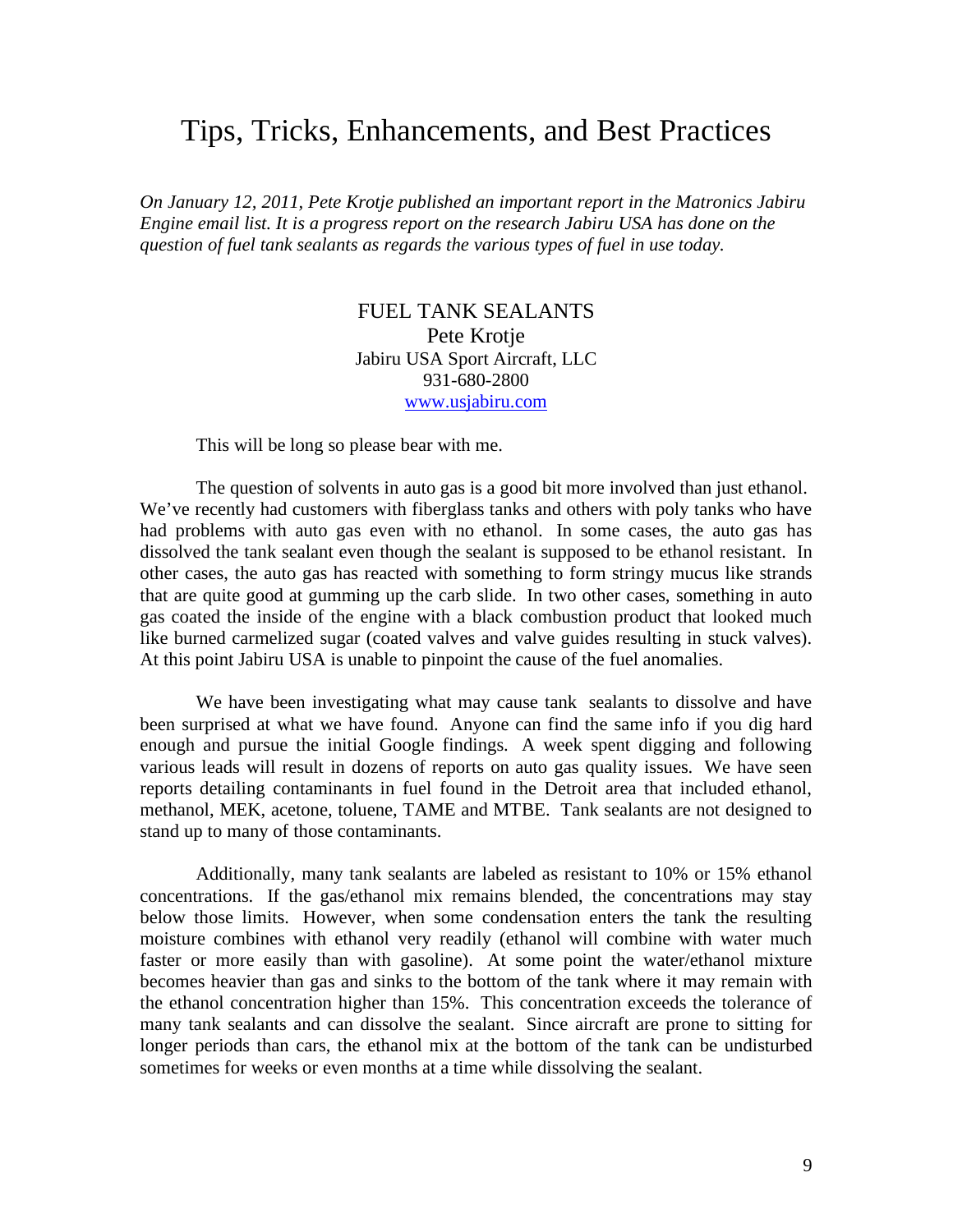Again, we are not even close to having many answers but offer these observations on what we've seen from auto gas use over the last 12 years. We really have not been able to come to any solid conclusions other than to think about installing welded aluminum tanks (not an option for many planes).

On the other hand, we've yet to see a tank problem with the sealants we use when the aircraft is flown exclusively on avgas 100LL. It costs a bit more but we view it as cheap insurance for our planes with tanks sealed with any of the commercial sealants out there today.

\* \* \* \* \*

#### NOSE FORK UPGRADE Nick Otterback

**Background:** Over the past year we have started using bronze bushings in the nose fork assembly. This bushing is inset into a milled phenolic block, which can change shape slightly due to its plastic quality. This sometimes causes the counterbores for the bushings to end up slightly offset, thus putting the bushing in a bind on the gear socket.

If this is the case on your Lightning it will show up as slop at the nose socket pivot point. The fork will feel like it can rock on the pivot shaft along with rotating. By pushing the tail down, the nose will come off the ground, which makes checking easy.



*This picture shows counterbore and stop.*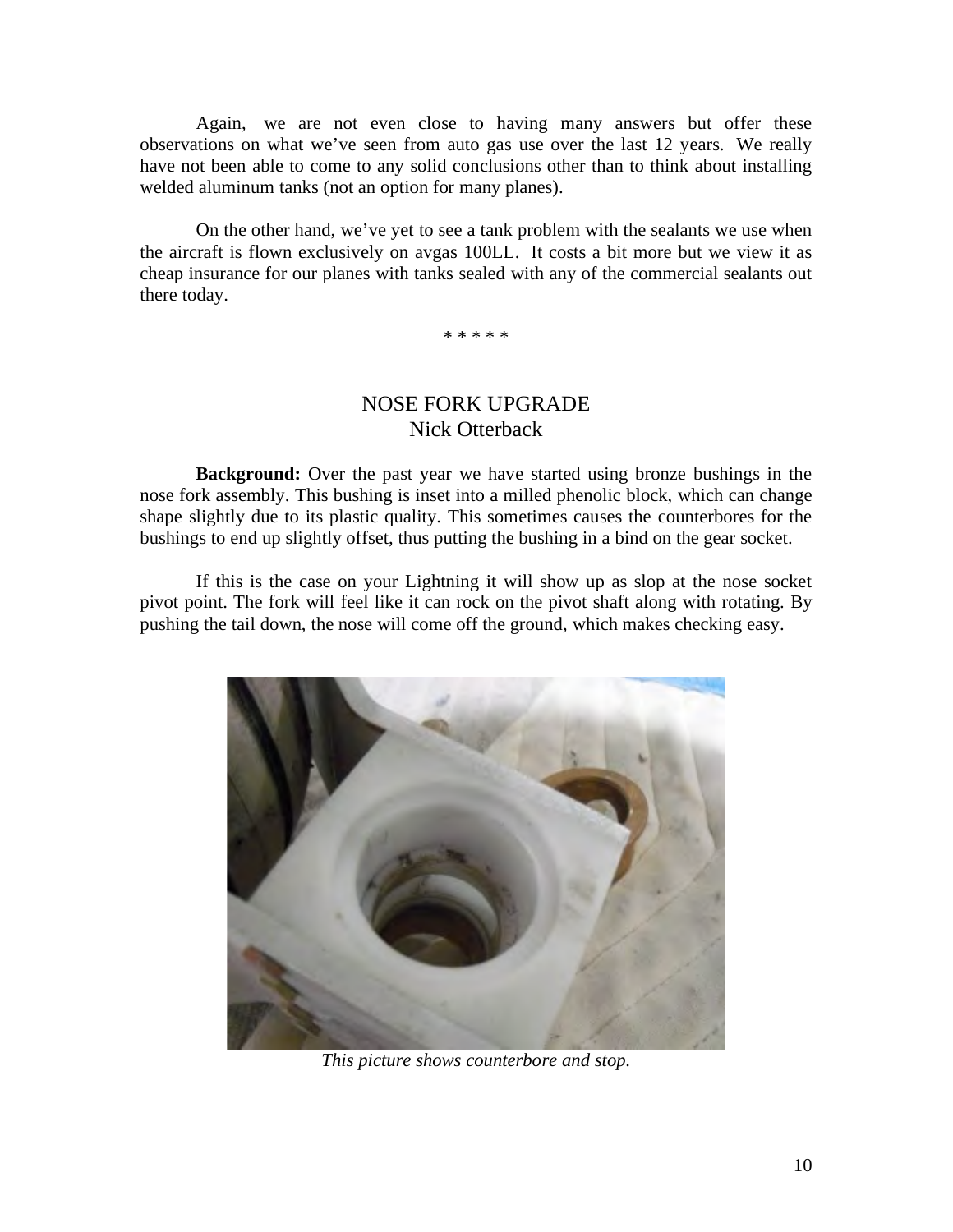**Solution:** Assemble the forks and nose block as specified in the build manual. Do not install the bushings at this time. Also, make sure the AN3 through-bolts are at the final torque value. The main bore size is 1 3/8", and there is a stop in the bottom that matches the bushing and the inset at the top for the bushing flange.

Use a 1 3/8" hole saw to drill all the way through the nose block, from top to bottom. The saw will bore a few thousandths larger than the bushing, which is what we want. Do this on a drill press, and make sure it is absolutely level.

Next use a drum sander to clearance the upper inset for the bushing flange. It may have fit before, but if the milling is off it won't fit now. Remember to do this for both sides of both bushing blocks. The bushing should now slide freely down into the block.

Use a course drum sander to roughen up the portion of the bushings that will go down into the block. This will provide a good bonding key for the epoxy we will use later.



*Note the base of counterbore gone. Bushing fits easily in block.*

Mix up a small amount of 24-hour Aeropoxy. Pre-wet the bushings and the block with epoxy only, then coat the bushings with an epoxy/flox mixture to give some body to the mix. Push the bushings down into the block.

Put some moly grease on the nose socket. Slide the assembly down on to the nose fork. This will allow the bushing to self-align while still seated in the block. When the epoxy cures it will "pot" them in place. **Do not torque the AN3 thru bolts further!!!**

The bushings should now be straight, not being pinched by the block and forks when assembled and any slop eliminated.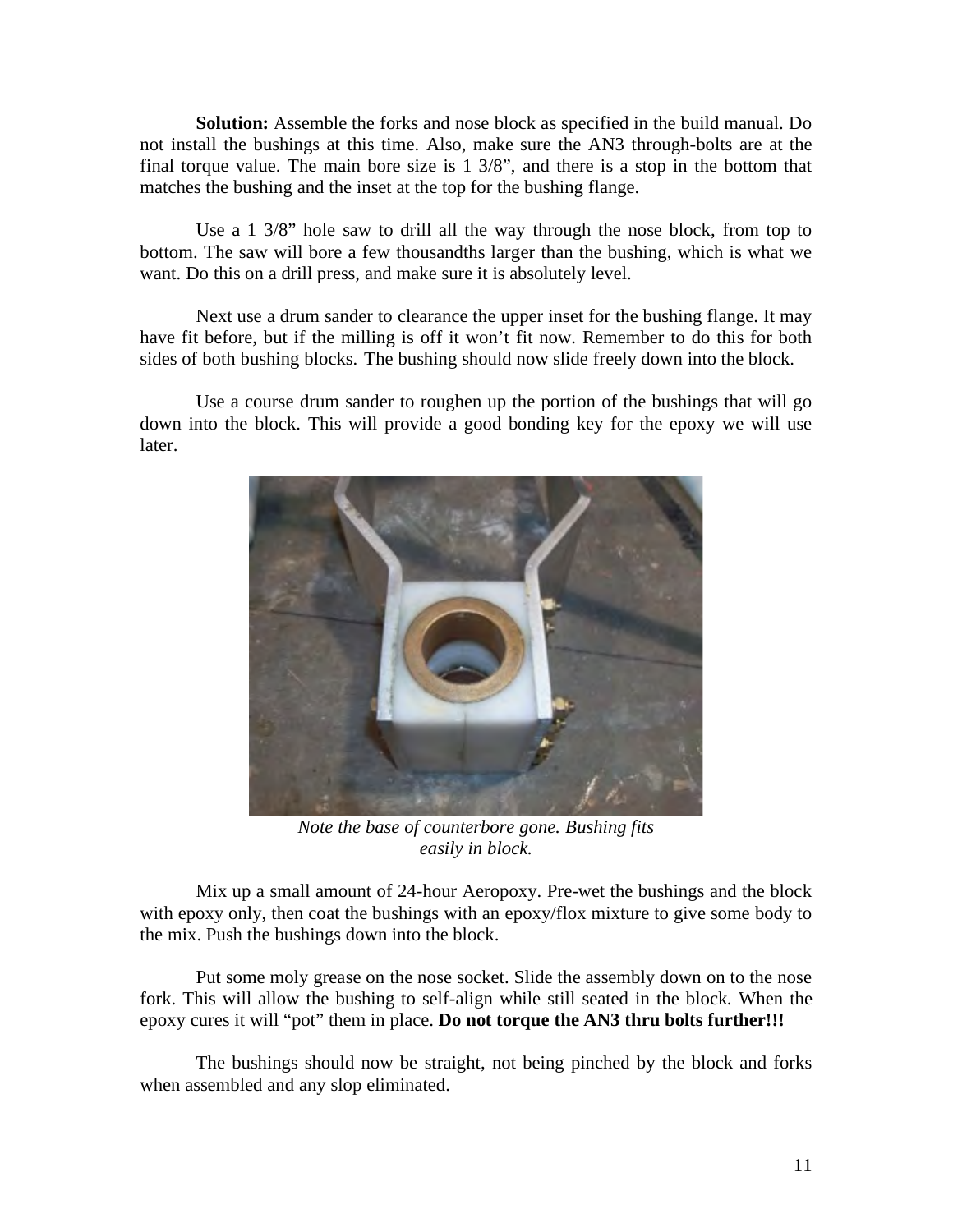

*The assembly is curing on lower socket.*

\* \* \* \* \*

*On January 2, 2011, Bill Strahan, in the Matronics Lightning email list, commented on Nick Otterback's "Thoughts on Flying at the Edge of the Envelope," essay published in the same list on December 27, 2010. Besides affirming Nick's analysis, Bill also proposed a removable stick option for the Lightning that led to considerable discussion of that topic. Here is what Bill had to say:*

#### REMOVABLE STICK OPTION Bill Strahan

Reading this story made me think of a few things. First, on my flight home from SYI, with about 25 hours on the plane, I did something I've done many times in my Grumman. I twisted around, reached in the back, and grabbed my backpack. I pulled it up over the seatback and dropped it into the copilot seat.

Again, it's a motion that felt so familiar. The next few moments were not something with which I was familiar. Everything suddenly stuck to the top of the plane and the view out the front no longer included a horizon—it was all earth! And as rapidly as it happened, it unloaded and I was just pitched down sharply.

I realized that I had dropped the backpack in the seat, and it had simply fallen forward onto the stick. It's a big, heavy backpack that I have my 18" laptop in, and was undoubtedly several pounds of forward stick pressure.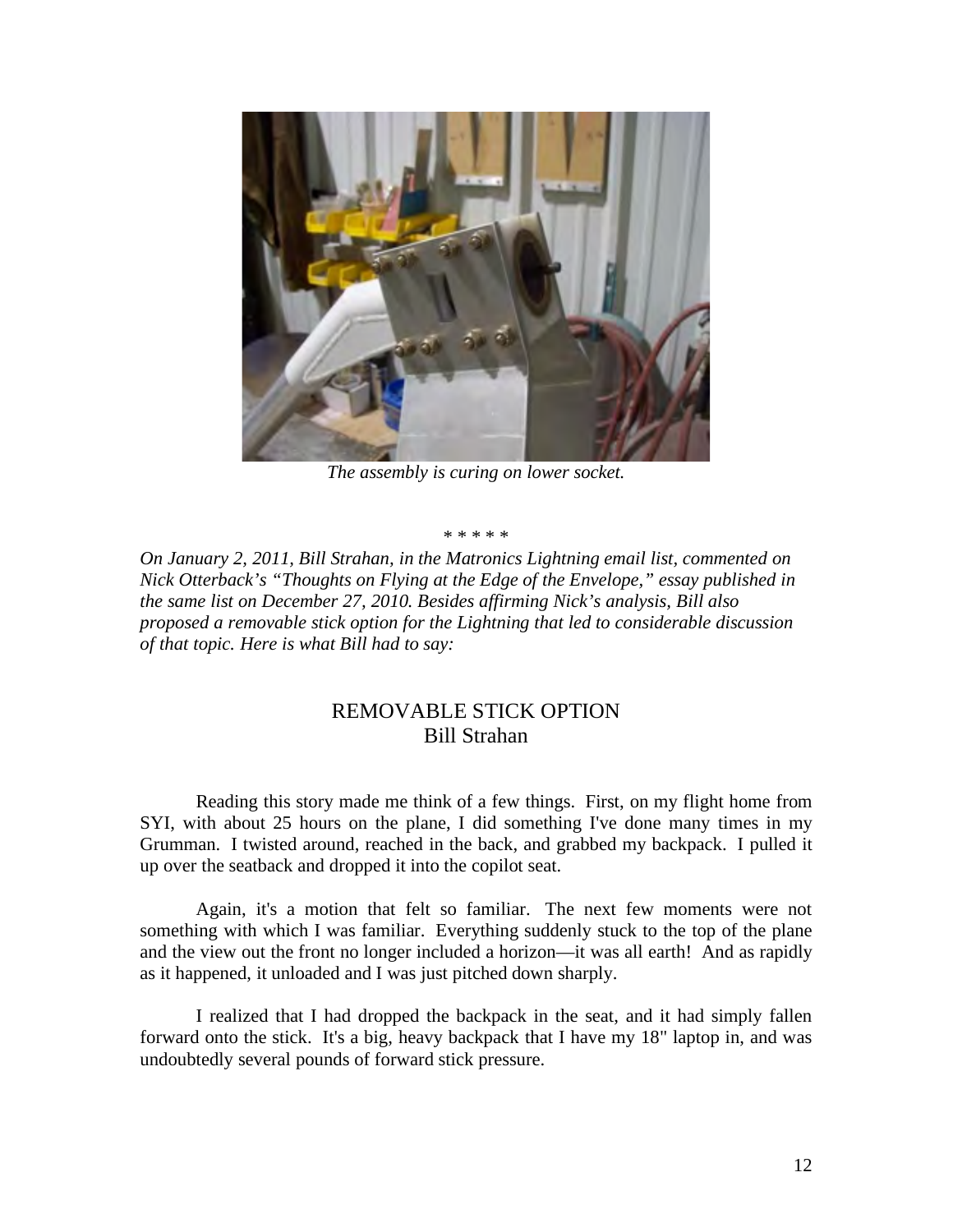And just like that I realized I had to change some habits. Even if the laptop had hit the yoke in the Grumman, the response would have been a tiny pitch down and I would have pulled the backpack off. In the Lightning it was at least 1g. It was pretty unsettling.

Which brings me to the next comment, I sure would like to see a removable stick option for the copilot side. I've considered pulling the stick out and having a pro welder modify it for me. Just a larger diameter tube to couple the stick, and a pin to slide in place.

For flights with non-pilots who don't want to actually fly I'd pull the pin and put the stick in the back. Most of the time I'd leave it in place, but having the option to remove it might be handy.

Glad all turned out for the pilots mentioned above. In a panic, it's easy to over control. Good thing the check pilot was there. I'm sure that other pilots in similar situations have held the stick back all the way to the ground.

\* \* \* \* \*

*Here is a write-up and photo that resulted from another lively and productive discussion during January, 2011, in the Matronics Lightning email list:* 

#### ANTI-SHIMMY SPRINGS Bill Browns

When I first built my Lightening, I flew the plane for maybe 60 hours before putting on the wheel pants. During that initial 60 hours I never had any shimmy. Almost the first time I taxied the plane after the wheel pants were installed, I felt shimmy. I was really surprised. Since then I have installed new 6-ply tires which were balanced and the brakes have been redone. Better, but still more shimmy that I would like.

Thinking back to the initial 60 hours I got to wondering why I started feeling the shimmy after the wheels pants were installed. I got to wondering if the wheel pants were "magnifying" some harmonics from the gear legs. So I started looking at the way the wheel pants are mounted. The inside mounts are fixed but the outside mount "floats" inside the axle. I'll admit that "floats" may be a little strong but it is certainly not tight. I went to the Farm and Fleet Aviation Department (LOL) and got some 4-inch long compression springs and some large washers, removed the outside wheel pant bracket and installed a washer and spring, pushed the bracket back in place and re-installed the cotter pin to hold everything in place. Now I have a "stiff" mounting point which seems to have helped reduce shimmy—not perfect but better.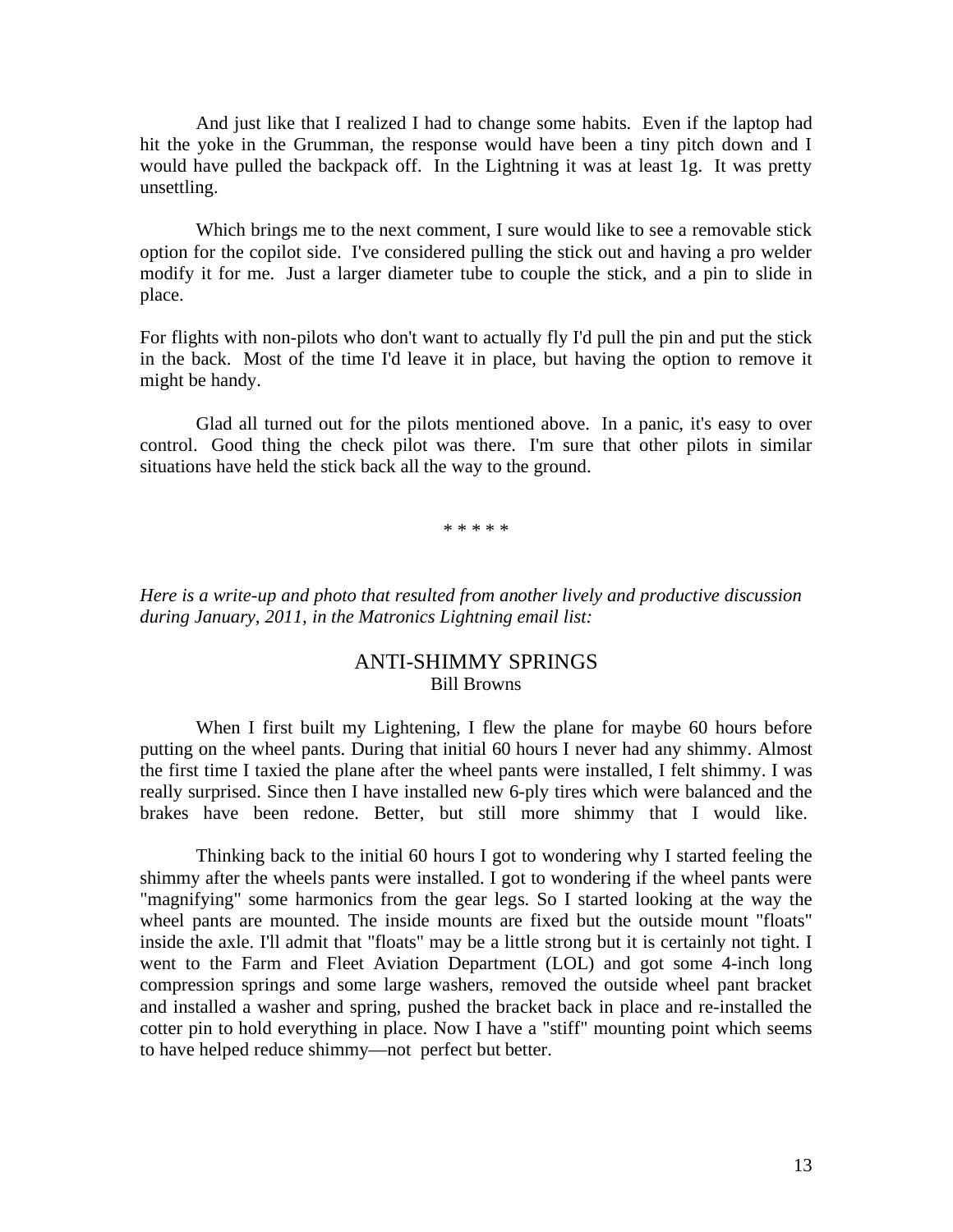

Unfortunately, I did not keep the packaging from the springs I bought at Farm and Fleet. I have another set of springs I bought at Ace Hardware marked as 7/8" x 4" x .80 and 24.80 pounds "Safe Working Load." They appear to be almost the same springs.

I think the springs have helped reduce the shimmy. It is a simple fix if you want to give it a try.

# Flying Reports and Safety Tips

*This New Year's flying report appeared in the Matronics Lightning email list, on January 2, 2011. It comes from Selwyn Ellis, who flies Lightning kit 66 in Australia:*

#### FROM THE SUBLIME TO THE RIDICULOUS Selwyn Ellis

Happy New Year to all. To kick the year off I thought I'd share my New Year's Day flying experience which involved a cross country, a spell of glider towing and the return flight.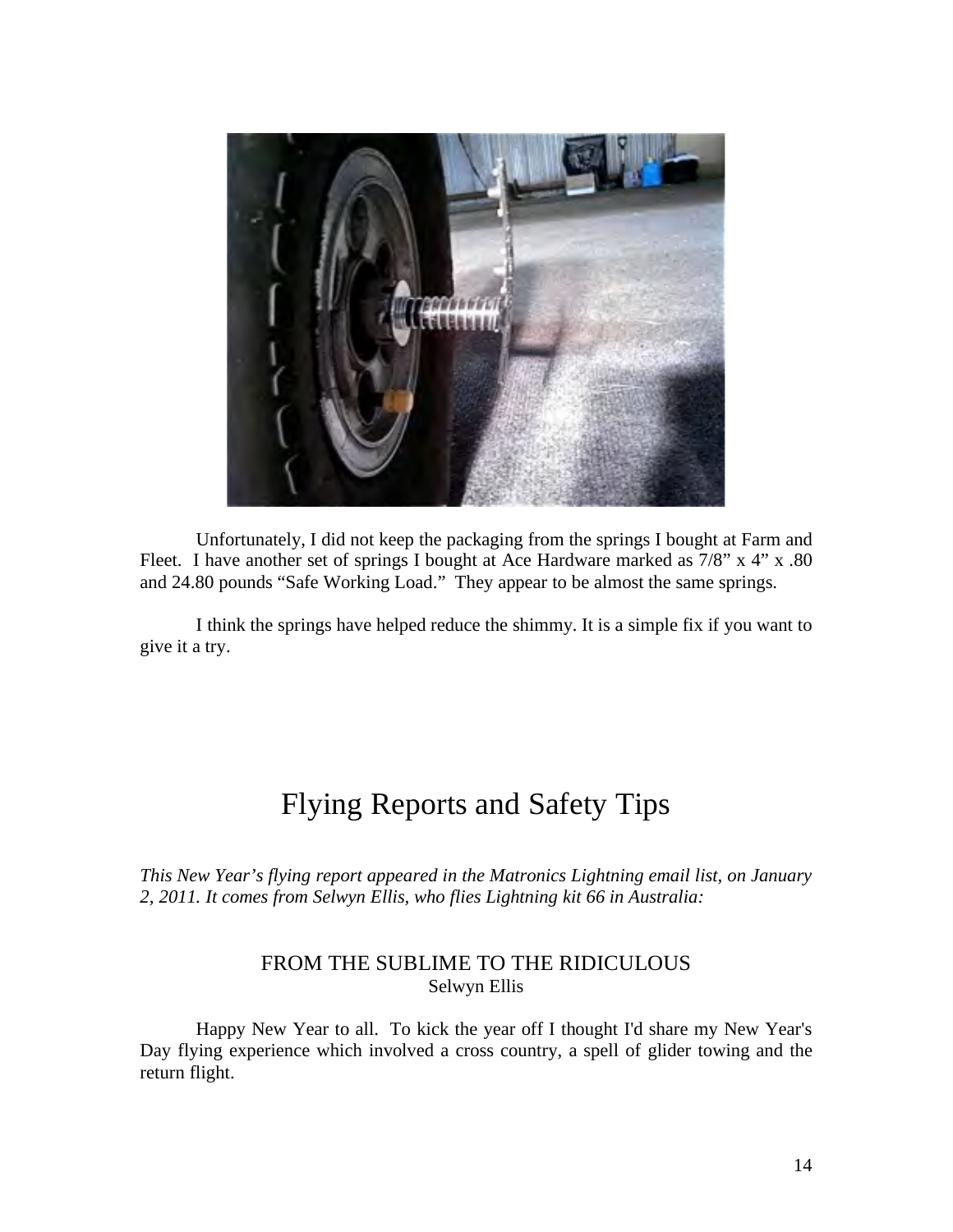

*Reports Selwyn: "The good looking one . . . is my wife Judy."*

First the sublime. New Year's Eve was a nasty day with 30kt north westerlies, 42C temperatures and a number of grass fires in the area, but I was relieved to wake up to much cooler conditions on New Year. I rolled my Lightning out of its Horsham hanger at 0830 local, fuelled it up and took off into a much more pleasant 20kt or so of South Westerly. As you would expect with that wind, the initial climb out was bumpy and visibility was poor with smoke haze until I climbed out over the inversion at about 2600 ft. Then the magic began! The inversion stretched dead level from horizon to horizon with the smoke haze trapped under it giving the illusion of a smooth level surface with dark blue hills rising above it in perfectly clear air. I climbed up to 5500, let the Lightning ease into an economical 120kt cruise and relaxed back to drift along above scattered islands in a magical misty lake.

Cruising along in a beautiful aeroplane over a magic landscape, the thought that "I built this" playing around the edges of my mind, 160kt groundspeed on the Voyager panel, bliss! To make it better, judging by the absence of radio traffic, I was the only one up there.

All too soon the control area steps around Melbourne were looming up and it was time to descend through the scattered Cu sitting on the inversion into the bumps to land at Bacchus Marsh roll up to the gliding club hanger and switch off the trusty Jabiru. That was 125nm, 50 minutes chock to chock, 22l avgas, views only I saw. Beats driving any day.

Then to the ridiculous. Well, perhaps ridiculous is a bit harsh, but towing in a Pawnee is certainly a different take on aviation. For those who don't know it the PA25 Pawnee is a tube and fabric tail dragger with an O-540 Lycoming which started life as a crop duster. It is almost totally without frills but it excels at the task of dragging sailplanes to two or three thousand feet and getting back to the ground in minimum time. Six minutes or so to two thousand and back. Flying it is a total contrast to the Lightning.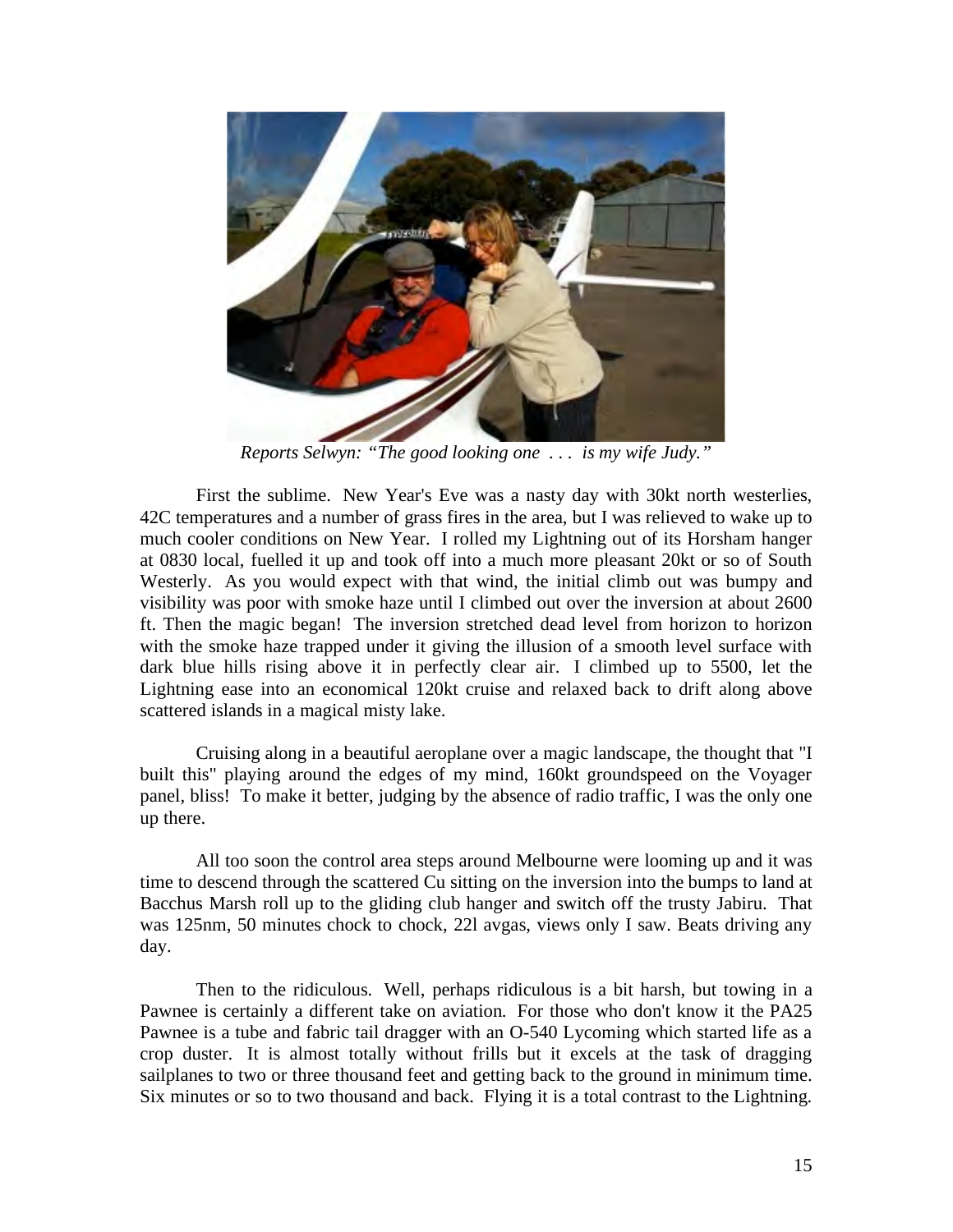Ease the tow rope tight then apply full power, the clattering and bellowing from the huge chunk of iron up front batters at the headphones, concentrate on keeping it straight and ease into the air, the guy on behind is not keeping station so often some coarse control inputs are required to maintain the nose where I want it, a quick check of airspeed, keep the eyes out of the cockpit, fly attitude, look around, some days there are twenty or thirty sailplanes and another couple of tugs up here!

About this point, I become conscious of discomfort in my right leg, there is no rudder trim and 250 HP, fine pitch prop in full power climb requires a significant amount of effort to keep the ball in the middle, Pawnee leg is an occupational hazard. About the time discomfort slides into ache the sailplane releases the tow, power back, descending left turn to gain space, cowl flaps closed, speed to 105, revs to 2300, look after the engine, eyes outside, plan descent and circuit, aim to arrive somewhere near base turn without breaking descent then power back, checks, slow to 65, glide approach, gentle three pointer, roll in front of the next sailplane and repeat. To do all that twenty times in a session is a significant task, to do it well each time is a real challenge.

There are clear differences in the mechanics of flying the two aircraft, if you tried to apply those control inputs to a Lightning you would have done a couple of loops and several flick rolls. On the other hand the skills are the same, look out, fly attitude, plan climb descent and circuit paths, look out, airspeed control, land at minimum speed on your chosen spot.



One of the tows I did was for a father taking his son on the lad's first flight. The lad came back with that special excited grin on his face and took the trouble to come over and thank the tuggy and have his picture taken in front of the Pawnee, a special moment.

The flight back home was more usual, staying low in the bumps to minimize the headwind, but we still managed a respectable 110kt over the ground and decent arrival back at Horsham.

What a great start to 2011. I hope you have a great one as well.

\* \* \* \* \*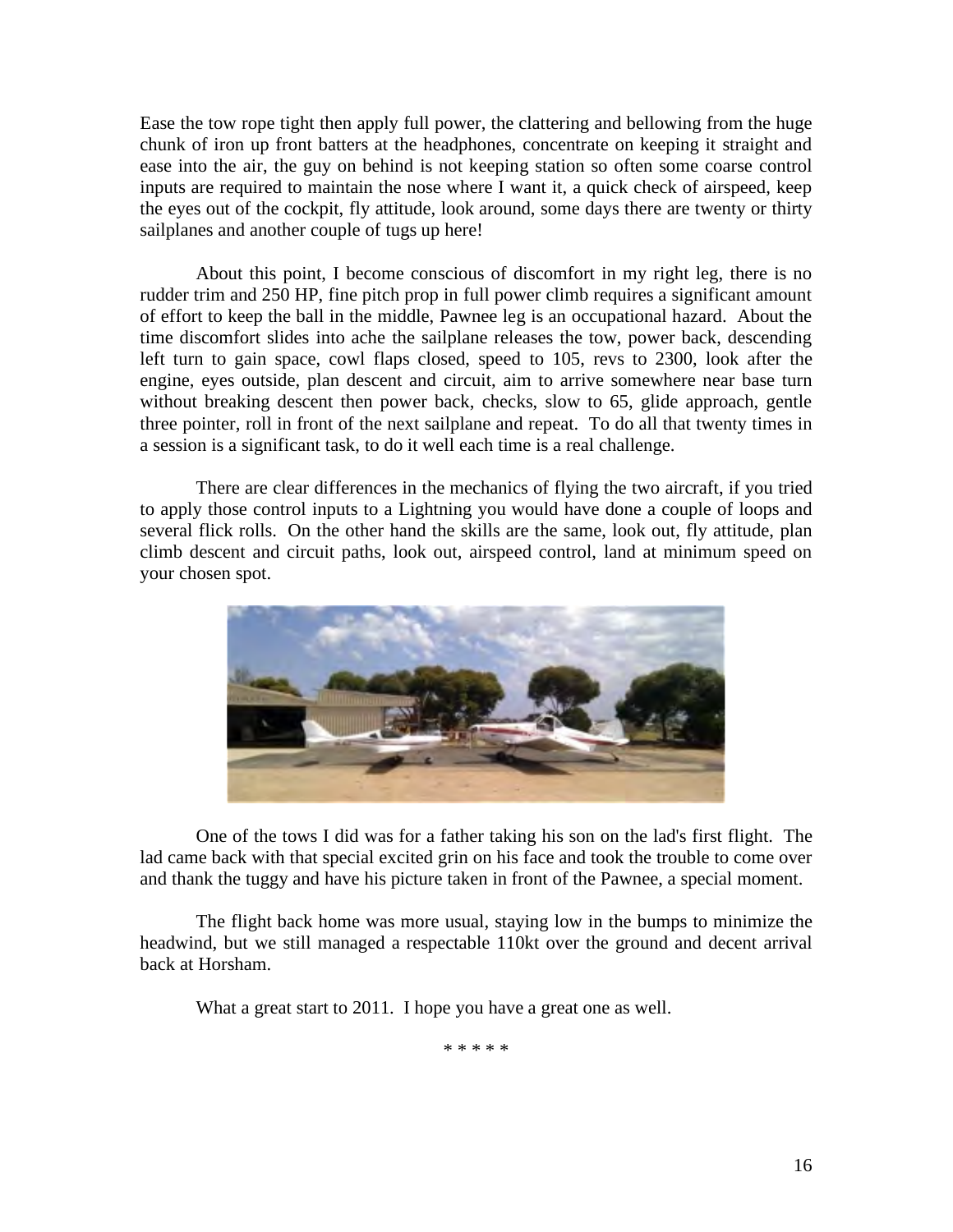*Finally, here is a short, untitled report from Carl and Pat Beatrice about a recent flight that introduced a young man to flying and the Lightning:*

Buz has always advocated taking someone along for a flight. I guess in my over 50 years of flying I've introduced more than a few people, both old and young and in between to flying.

 Let me relate a recent flying experience with my 11 year old grandson. In early December, 2010, Sean indicated that he'd like to go flying. He had never flown in a light aircraft. I jumped at this opportunity, and on a clear, cool December day he and I went flying.

After takeoff in early climb, I turned the aircraft over to him, I explained how to maintain climb by visual outside reference and right rudder. He then did climbing turns and leveled the aircraft. From there he did medium and steep bank turns (45 degrees). Then I showed him a few stalls. I must say I was impressed by his smoothness in handling the aircraft and how well he retained what I told him.

 Not too long after, Sean and I went for another flight. This time he followed me through on takeoff, then took over in the climb to level flight followed by medium and steep turns, slow flight, stalls (which he liked) descents, descending turns to traffic pattern, then followed me through on the landing. He did an outstanding job of handling the airplane. Very smooth and pretty precise. I hope he continues his interest in flying.

# News from Shelbyville and the Regional Lightning Dealers

Factory News



*Several Lightnings in progress, including two ready for paint, one under construction, and one nearly finished.*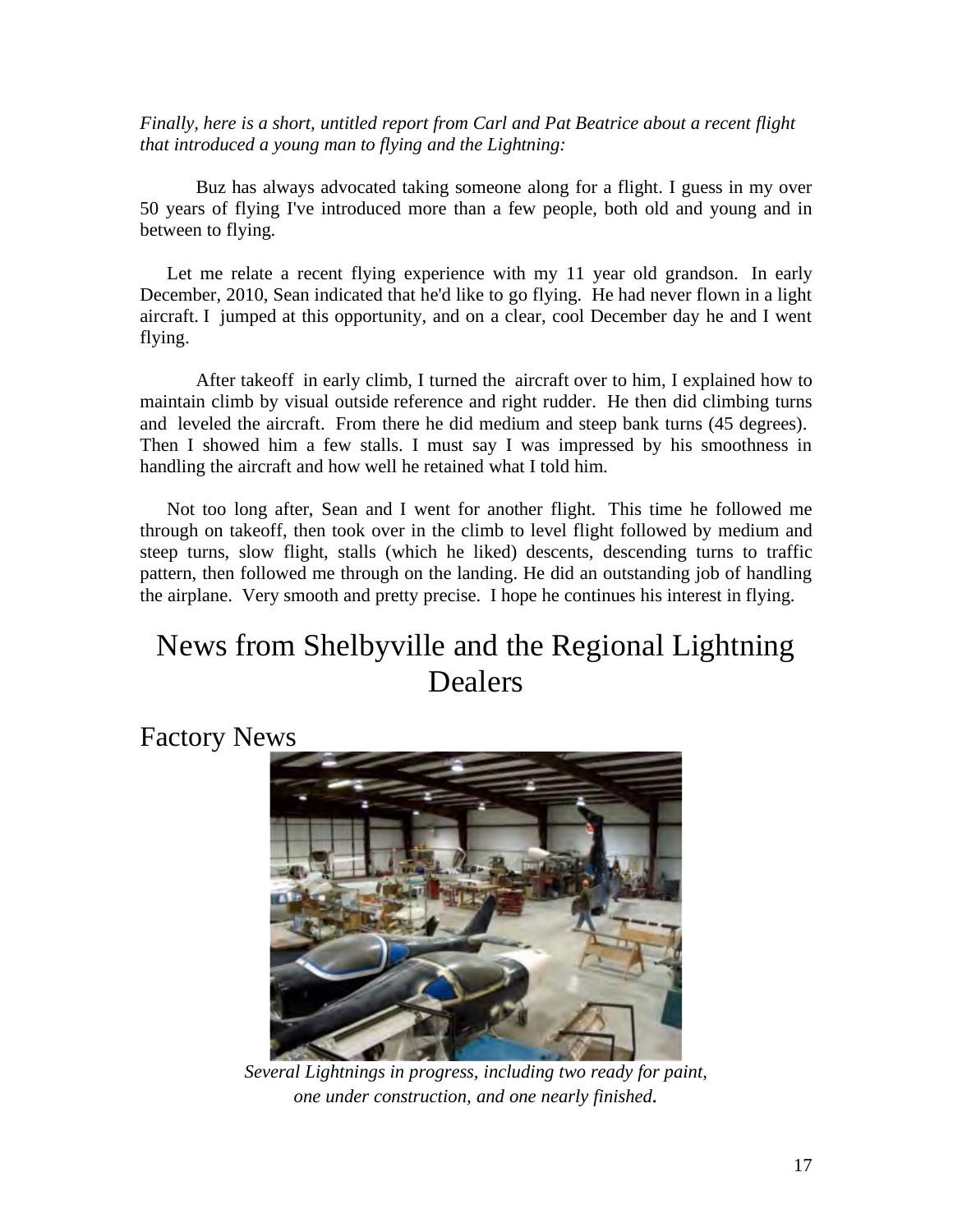

*Here is a fun picture, also of potential interest to homebuilders. The wings are installed with the fuselage upright and then it is flipped upside-down to accommodate work on the ailerons and flaps, rudder pedal assembly, firewall, gear legs, and almost everything else.*

#### Contact Information

*Arion Aircraft, LLC 2842 Highway 231 North Shelbyville, TN 37160 Located on the Shelbyville Municipal Airport (SYI) Phone: 931-680-1781 Fax: 931-680-1817 Email: info@flylightning.net WEB: www.flylightning.net* 

#### *Dealers:*

*Western USA Lightning Southwest, Greg Hobbs, 18750 West Avra Valley Rd, Marana AZ 85635 520-405-6868.* 

*Mid Atlantic Region Green Landings Flight Center, Ryan Gross, 309 Takeoff Dr, Hedgesville, WV 25427 304-754-6010 www.greenlandings.com* 

*New York Jabiru Power Solutions, Dave Jalanti, 136 Millbrook Rd., Hudson, NY, 12534 Kline Kill Airport Ghent NY - Identifier NY1 Contact Dave: (518) 929-4307 Email Dave: dave@jabirups.com* 

*Upper Midwest Tom Hoffman, 3015 Shady Ln, Neenah, WI 54956-9509 (920) 836- 2318*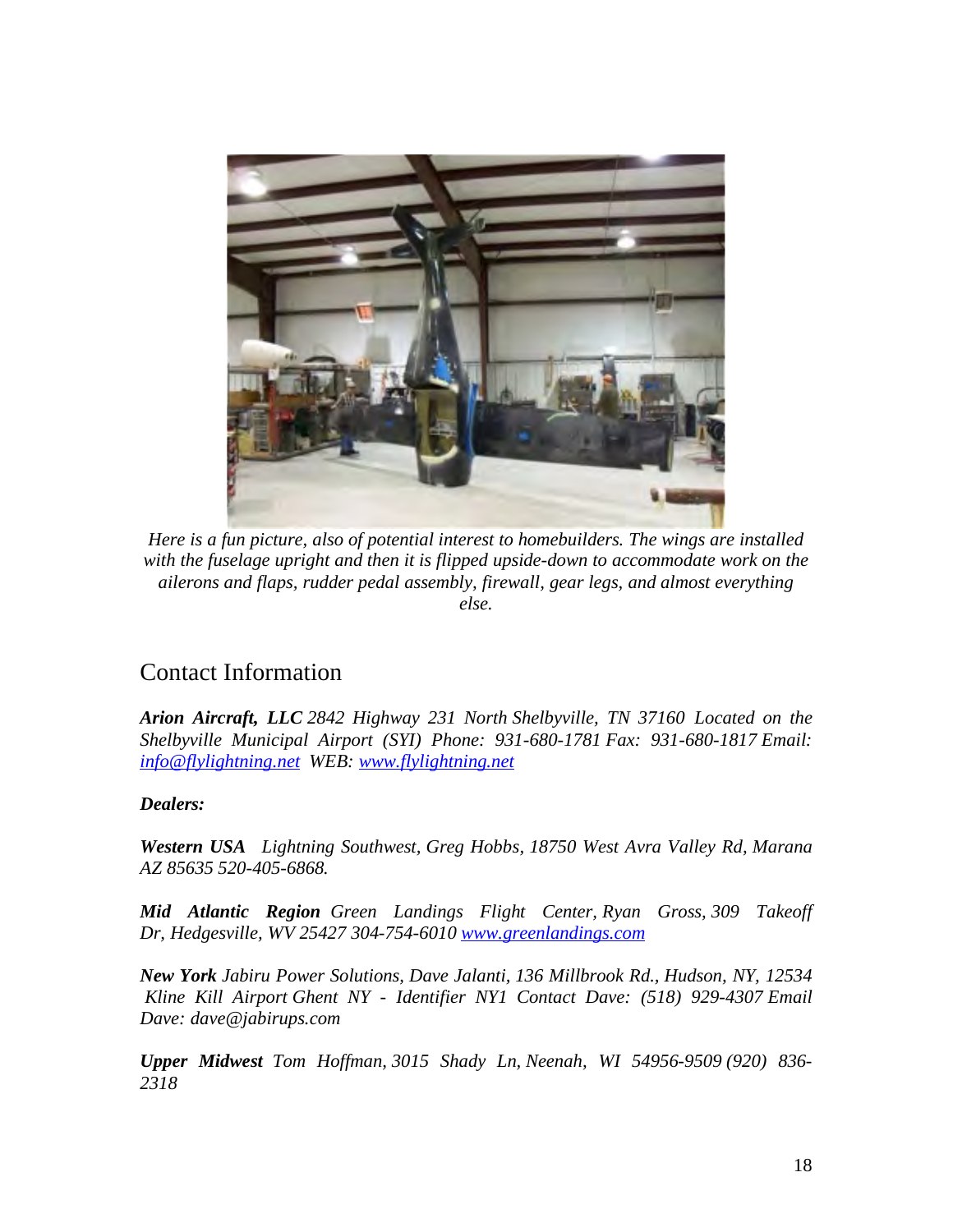*Florida Moonshine Aviation, LLC, Max Voronin, 917 Biscayne Bay, Unit #5, Deland, FL 32724 386-873-9995 www.moonshineaviation.com* 

*Australia Dennis Borchardt, Kingston SE South, Australia 5275 (08) 8767 2145 lightningaustralia@bigpond.com* 

*Brazil & South America Cimaer Ltda Claudio Nunes Rue Alberto Santos Dumont, 100 Aeropeurto Municipal Marica, RJ CEP 24 900-000 (21)2637-3605 (21)9451-9700* 

*Russia and CIS AVIA-NIANIA Ltd Moscow, Russia E-mail: avianiania@mail.ru or avianiania@aol.com Phone:+ 7495518-62-75 Mobile Phone: + 7925518-62-75* 

## Classifieds

*Here is another excellent suggestion submitted by a Lightning builder*:

"Have a classified section where owners or dealers can list items for sale that relate to the Lightning, or a whole jet if one needs to sell. Some dealers have developed sub-kits to deal with trims etc., or have procured other helpful materials that they can offer to the Lightning owners."

# Lightning Rod

*Searchable Newsletter: This section contained reader "feedback" on prior* Lightning Newsletters *and suggestions for improvements and innovations. One idea recently surfaced that called for making the newsletter fully searchable, from the first issue to the present. This definitely is a worthwhile thing to do, but some technical advice will be needed to make it happen. Surely some of our readers can provide that assistance!*

*Instrument Panels: Lightning builder Bernardo Melendez, kit #110, submitted this excellent idea. If readers follow up, expect a series of reports in the Tips, Tricks, Enhancements, and Best Practices section: "*One suggestion that I'd like to make is that you request from owners of flying Lightnings and Esquals photos and data about their instrument panels, how they are equipped, and their thoughts or suggestions on instrumentation choices. That should fill a substantial portion of several newsletters and will give those of us that have not filled the panels yet food for thought for when we get to that stage in our projects."

*Building and Flying Videos: A third suggestion proposed that the newsletter organize a place on the web where videos involving Lightning airplanes—under construction and in the air—could be made available for all to see and enjoy. Unfortunately, this is beyond the scope of this editor, but running a continuing section in the newsletter listing videos wherever they might be posted would be easy to do and provide for almost as easy*